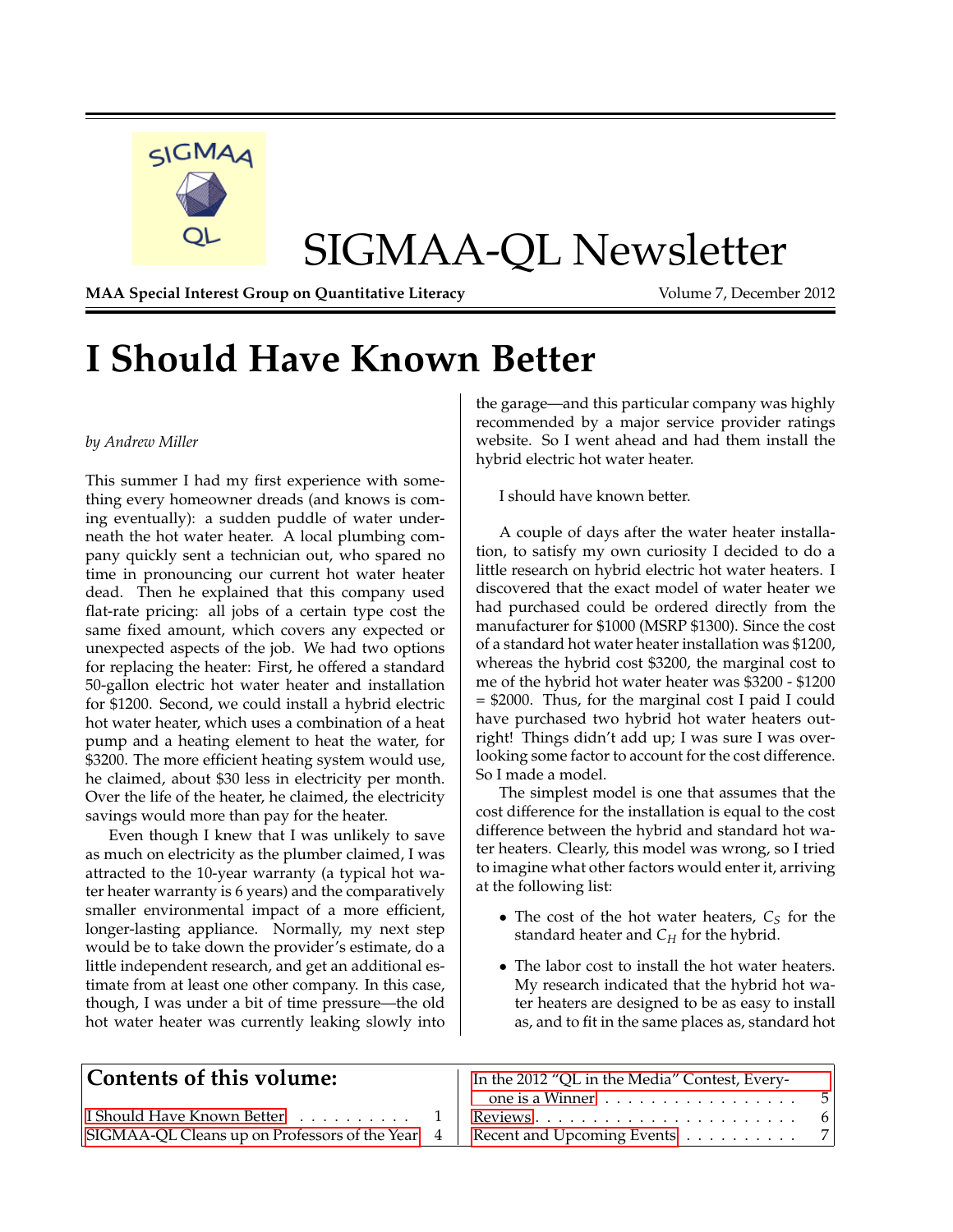water heaters, so let's assume that this is the same amount *L* for the two hot water heaters.

- The cost to dispose of the old hot water heater. This will be the same for both types of new heater; let's call it *D*.
- The warranties on each type of hot water heater, denoted *W<sup>S</sup>* and *WH*.
- Profit. We'll model this as a constant factor  $(1 + r)$  by which we will multiply the other costs.

Putting this all together, we see that the total installation cost of the hybrid electric hot water heater, *IH*, is modeled by the equation

$$
I_H = (1+r)(C_H + L + D + W_H),
$$

and similarly for  $I_S$ . Thus, the difference  $\Delta$  in installation costs for the two heater types is modeled by

$$
\Delta = (1+r)((C_H - C_S) + (W_H - W_S)).
$$

What data do we have for the values of *CH*, *CS*,  $W_H$ , and  $W_S$ ? As noted above, the MSRP for  $C_H$ is \$1300; some online research indicated to me that a high quality standard electric hot water heater is available for around \$600 at retail. Thus, we can estimate  $C_H C_S$  as about \$700.

*W<sup>H</sup>* and *W<sup>S</sup>* are much more difficult to model. Modeling the cost of a warranty is a standard problem for any student studying basic probability, but in this case we are missing the necessary information about the likelihood of failure for hot water heaters during the warranty period. Further complicating matters are the facts that the warranty periods are different for the two heater types (six years for the standard, ten years for the hybrid) and that, according to our plumber, the hybrid hot water heaters have a longer expected life span than the standard heaters.

Fortunately, though, we only need the difference in the cost between the two warranties. For simplicity, let's assume that the only possible loss is a total loss; that is, either the heater will last for the duration of the warranty period, or at some point the plumber will have to do a complete installation. In this case, a "fair" price for the warranty is *pV*, where *p* is the probability the hot water heater fails, and *V* is the value of the installation, i.e. the cost to install a new hot water heater, which we have already been modeling. In this situation though, we might assume that the company will not include a "profit" into the new installation; we'll also assume that the company

could recover the costs of the heaters from the manufacturer, as in each case we would be within the manufacturer's warranty on parts. Thus, *V* is simply equal to  $L + D$  for each hot water heater type, and

$$
W_H - W_S = (p_H - p_S)(L + D)
$$

where  $p<sub>H</sub>$  and  $p<sub>S</sub>$  are the (potentially unequal) probabilities of failure for the two heater types. Now we can make two observations about this result: First, presumably the values for  $p_H$  and  $p_S$  will be low manufacturers do not typically warrant products for terms that include a significant probability of failure. Second, based on the plumber's comment to me about the relative durability of the two types of hot water heater, we expect  $p<sub>H</sub>$  to be smaller than *pS*, which would contribute a decrease to the total installation costs of the hybrid compared to the standard! Thus, it appears reasonable to set  $W_H W_S$  equal to zero, and doing so may, in fact, be an error in favor of the plumbing company.

According to our model, then, the difference in installation costs should be reasonably close to  $\Delta =$  $(1 + r)(C_H - C_S)$ . As noted above,  $\Delta = $2000$  and  $C_H C_S$  is approximately \$700; the only remaining unknown is *r*. Solving for *r*, we find that our model implies a profit margin of 186%! This is obviously an unrealistic result, if for no other reason than that it implies that on an installation of a standard hot water heater, the plumbing company makes about an \$800 profit on a \$1200 job. To pocket that much money, the company would have to get a really good deal on the hot water heater and convince the two employees who installed it to work for free. After completing my analysis, I wrote a letter to the owner of the plumbing company describing my model and its assumptions (though in less detail and without formal notation) and why, based on the model, I was very confused about the charged installation cost. In his written response, the owner pointed out that I had not taken into account taxes, which were included in the flat-rate prices I was quoted, and that the hybrid water heater, being significantly heavier than a standard water heater, is more difficult to load, deliver, and install. I'll leave it to the reader to account for these new facts in the model. He also took issue with my treatment of the warranties, and I'll grant that this is the part of the model with the most uncertainty. Finally, to his credit, the owner of the company gave me a small refund and a discount on future service. I wish, however, that he would have been willing to break down the charge into further details. As it is, we're still left to speculate as to why our model produces such unreasonable results.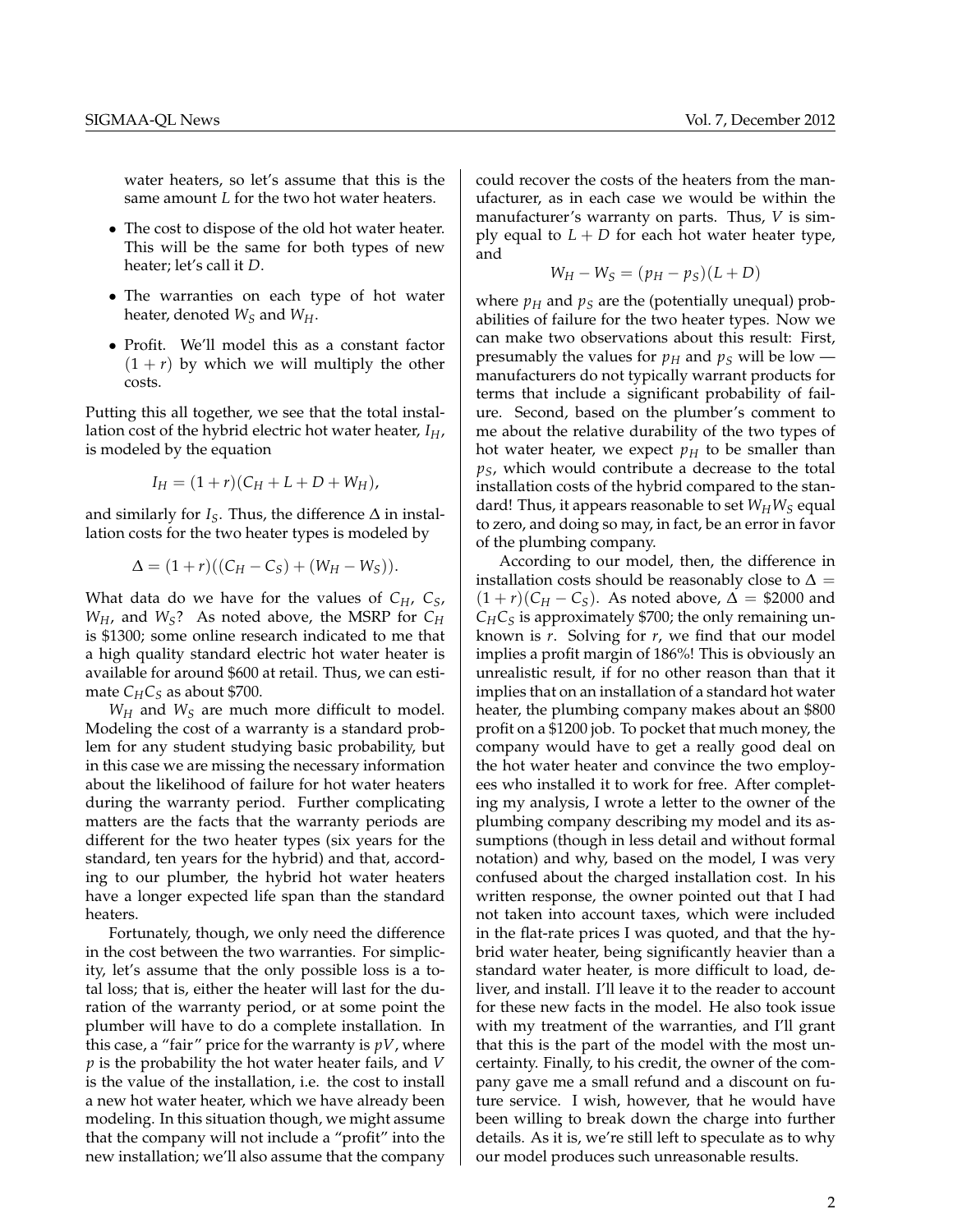Aside from containing an interesting model (and perhaps leading you to question your future SIGMAA-QL chair's consumer decision-making ability), I think this tale highlights some interesting QL lessons:

**Modeling can be a useful tool for the average consumer.** While I believe this is self-evident from the tale, I do want to note that the model uses only first-year algebra and a little bit of probability. That is, it's exactly the sort of basic model that exemplifies the maxim that quantitative literacy uses, for the most part, basic high school mathematics.

**Assumptions matter.** I had a mental pricing model that assumed in this case that the cost difference I was seeing (\$3200 versus \$1200) was almost entirely explainable by the extra expense of the more high tech hot water heater. In the absence of other information, I therefore made my decision on the assumption that a hybrid hot water heater costs about \$2000 more than a standard hot water heater. Clearly, the plumbing company had a different pricing model, and my lack of knowledge about their model led me to make a decision I ultimately regretted.

**Information asymmetry is a powerful force.** Oftentimes, a supplier of a product or service knows more about that product than his or her customer: the supplier may have important information about the cost of production, potential harmful side effects, the various legal rights of the provider and customer, etc. that would, if the customer had the same knowledge, change his or her consumptive behavior. A prominent example is the modern credit card pricing model: In a recent Frontline documentary on credit cards ("The Card Game"), Shailesh Mehta, the former CEO of Providian Financial, describes how his company pioneered "stealth pricing" in credit cards: they reduced or eliminated the annual fees on their cards while increasing the late fees and other penalties that are often buried in the fine print. In the case of my plumbing adventure, the company's policy of providing flat-rate pricing hid all of the details of their pricing behind a single number that made it difficult for me to evaluate the reasonableness of the total cost or to compare it with other providers. A lit-

tle thought indicates another way in which flat-rate pricing benefits the plumbing company and has potential negative impact on the consumer: For flat-rate pricing to be a long-term sustainable business practice, the company has to overestimate the cost more often than it underestimates the cost, so the customer is more likely to overpay for a service under flatrate pricing than he is to underpay. Failed models can teach us interesting things about how the world works. There was a hidden assumption in my pricing model: we assumed that the profit margin *r* was the same for each type of hot water heater. If we redo the analysis with two different margins *rH* and *rS*, we find that the difference in installation costs is now modeled by

$$
\Delta = (1 + r_S)(C_H - C_S) + \delta(C_H + L + D + W_H),
$$

where  $\delta = r_H - r_S$ . Due to the large values of the variables *CH*, *L*, *D*, and *WH*, even a modest value of δ can account for hundreds of dollars in ∆. I am well aware that companies often sell products at a variety of margins so as to capture more profit from those customers willing to pay more for "extras" — video game console manufacturers often sell the console at cost or even at a loss hoping to profit from the video games; gas stations sell gasoline near cost but have large markups on products in the convenience store; and movie theaters notoriously charge an arm and a leg for soda and popcorn. Nevertheless, I was surprised to see this type of differential pricing pop up in plumbing!

In the end, how do I feel about this experience? Not too bad after all. Despite being a little sour about the pricing, I love our new hot water heater. It works much better than the old one, and I can sleep a bit better at night knowing that it was a good decision for the environment. What's more, I learned something about modeling, pricing, and economics in the process and got to share some of that with you. Now that's something definitely worth paying for!

*Andy Miller Belmont University* [andrew.miller AT belmont.edu](mailto:andrew.miller AT belmont.edu)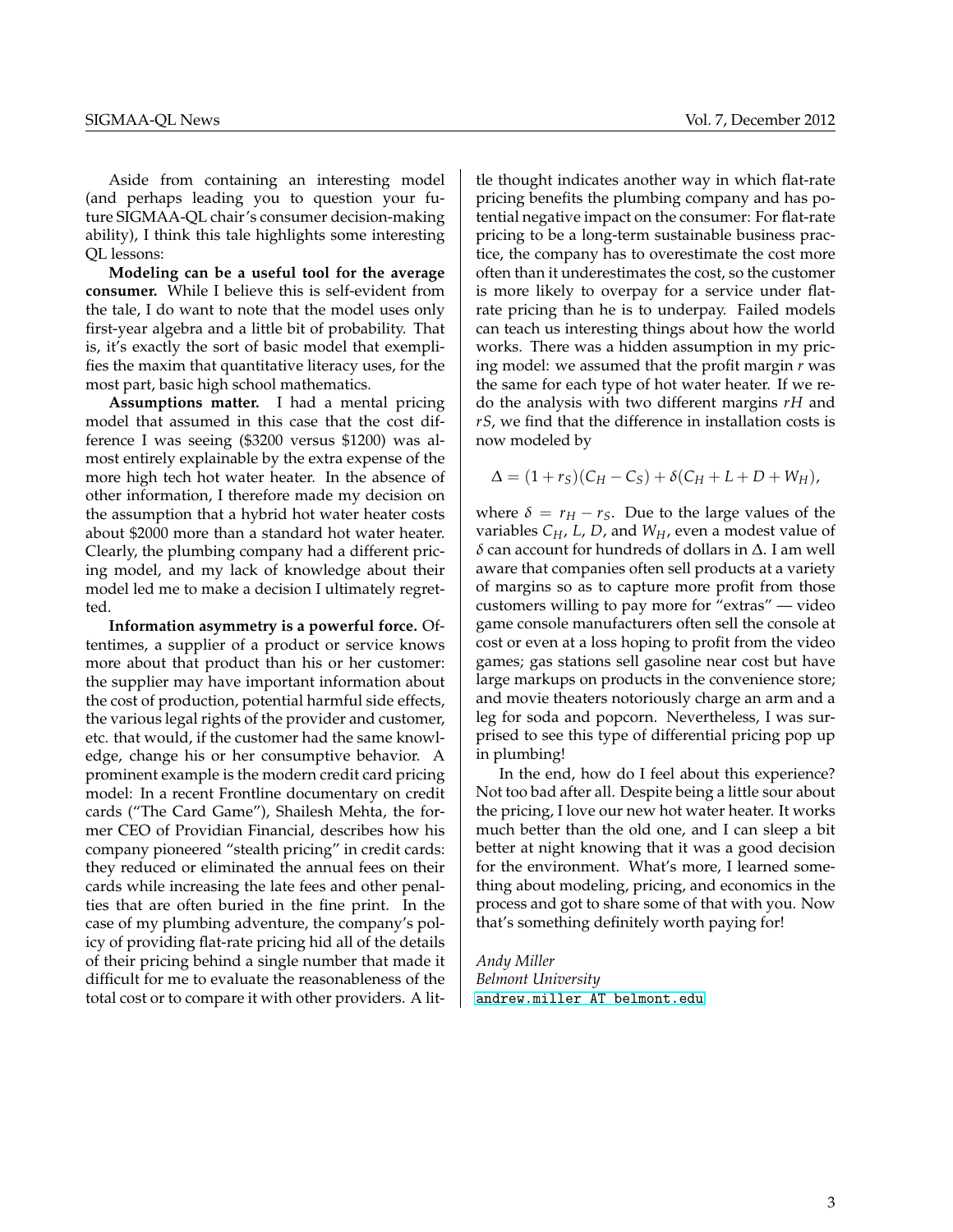# <span id="page-3-0"></span>**SIGMAA-QL Cleans up on Professors of the Year**

#### *by Rob Root*

Every year the Carnegie Foundation for the Advancement of Teaching and the Council for the Advancement and Support of Education select Professors of the year For the nation and in individual states. For 2012, the organization chose four national Professors of the Year and thirty state Professors of the Year. In this cadre of thirty-four distinguished educators there are three professors of mathematics, and of those three, two are part of SIGMAA-QL. "[T]he awards recognize professors for their influence on teaching and commitment to undergraduate students." [\[Russell](#page-4-1) [\(2012\)](#page-4-1)] The Tennessee Professor of the Year is Mike Pinter, Professor of Mathematics and Director of the Teaching Center at Belmont University in Nashville. The Maryland Professor of the Year is John Hamman, Professor of Mathematics and Chair of the Mathematics Department at the Germantown campus of Montgomery College.



Figure 1: At right, John Hamman, Maryland Professor of the Year, with a student.

Their commitment to quantitative literacy is apparent in the announcements of their awards. In its announcement of the honor, Montgomery College quotes Prof. Hamman, [\[Rosano & Waugaman](#page-4-2)

[\(2012\)](#page-4-2)]

Many people and events have shaped my teaching and philosophy of education, but none as profoundly as my high school band director. It was clear that I not going to have a career involving music; however, he treated me with the same respect and attention as those students who had real musical talent... His personal, respectful, and patient approach made me realize the power of education and how it can shape the life of a student in unpredictable ways.

I try to have a similar impact on my students, most of whom are not on a career path to become mathematicians. I want to treat each of them with respect and view them as people on a journey, not just as math students. My goal... is to make sure my students have the opportunity to appreciate the beauty of what I am trying to teach and make connections to their lives outside of class, in other classes, and outside of academia.



Figure 2: Mike Pinter, Tennessee Professor of the Year.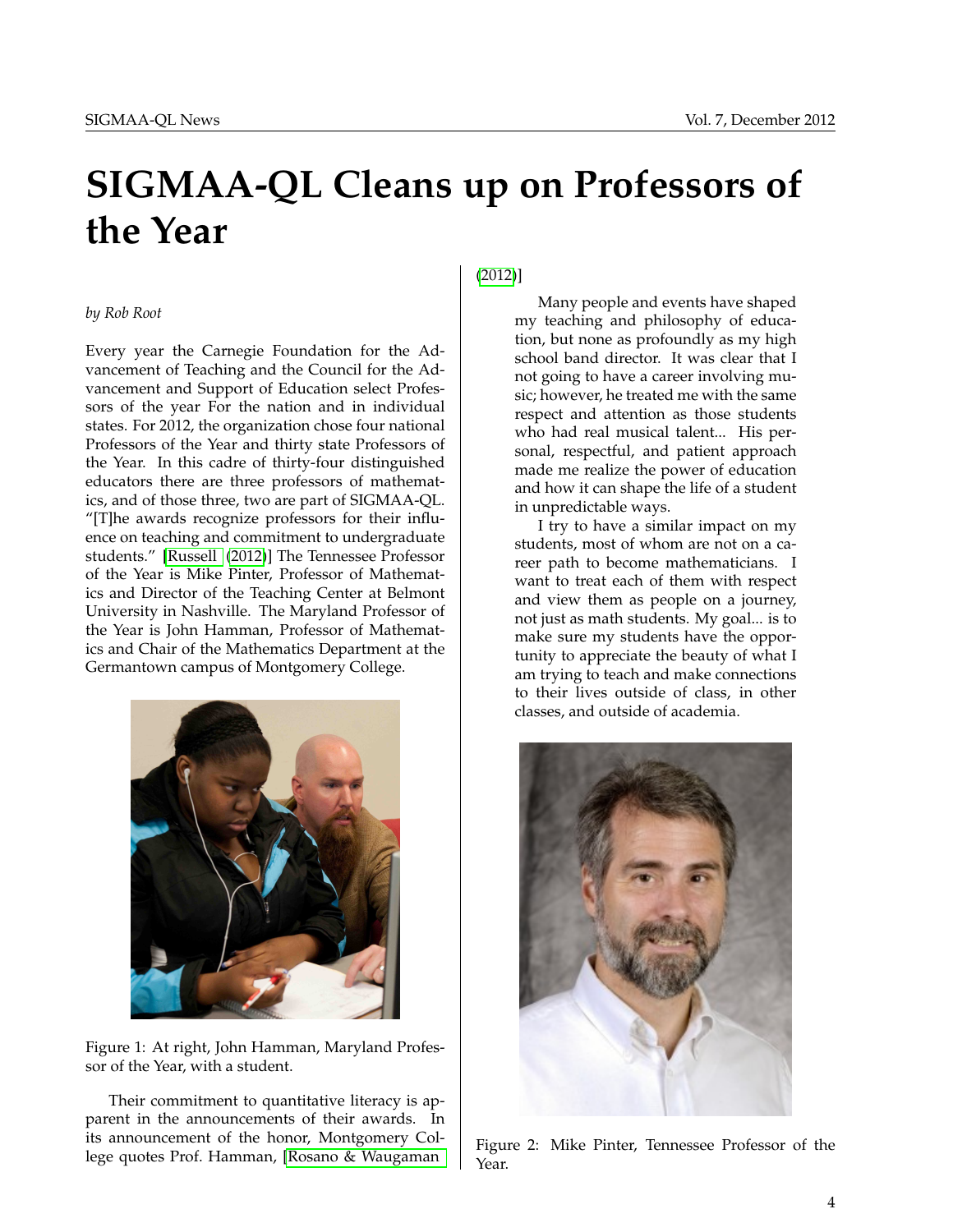The Belmont web site includes a perceptive quote of a colleague of Prof. Pinter, Psychology Prof. Pete Giordano, saying "Mike is not just a teacher of the technicalities and intellectual complexities of mathematics; he is somehow able to teach his students about life and living...." [\[Pillon](#page-4-3) [\(2012\)](#page-4-3)] Each of these elite professors has a commitment to quantitative literacy is intimately connected to their success.

## **Bibliography**

<span id="page-4-3"></span>Greg Pillon (2012) "Mike Pinter Named 2012 Tennessee Professor of the Year " Press Release: Belmont University, November 15, 2012 [http://forum.belmont.edu/news/2012/11/15/](http://forum.belmont.edu/news/2012/11/15/mike-pinter-named-2012-tennessee-professor-of-the-year/) [mike-pinter-named-2012-tennessee-professor-of-the-year/](http://forum.belmont.edu/news/2012/11/15/mike-pinter-named-2012-tennessee-professor-of-the-year/)

- <span id="page-4-2"></span>Marcus Rosano and Chelsea Waugaman (2012) "Montgomery College's John Hamman Named Maryland Professor of the Year " Press Release: Montgomery College, November 16, 2012 [http://insidemc.montgomerycollege.edu/details.](http://insidemc.montgomerycollege.edu/details.php?id=41247) [php?id=41247](http://insidemc.montgomerycollege.edu/details.php?id=41247)
- <span id="page-4-1"></span>Pam Russell (2012) "Inventive Instructors Recognized as 2012 U.S. Professors of the Year" Press Release: Council for the Advancement and Support of Education, November 15, 2012 [http://www.usprofessorsoftheyear.org/](http://www.usprofessorsoftheyear.org/Newsroom/Inventive_Instructors_Recognized_as_2012_US_Professors_of_the_Year.html#.UN4LDrbiSSB) [Newsroom/Inventive\\_Instructors\\_Recognized\\_as\\_2012\\_](http://www.usprofessorsoftheyear.org/Newsroom/Inventive_Instructors_Recognized_as_2012_US_Professors_of_the_Year.html#.UN4LDrbiSSB) [US\\_Professors\\_of\\_the\\_Year.html#.UN4LDrbiSSB](http://www.usprofessorsoftheyear.org/Newsroom/Inventive_Instructors_Recognized_as_2012_US_Professors_of_the_Year.html#.UN4LDrbiSSB)

*Rob Root Lafayette College* [robroot AT lafayette.edu](mailto:robroot AT lafayette.edu)

# <span id="page-4-0"></span>**In the 2012 "QL in the Media" Contest, Everyone is a Winner**

#### *by Rob Root*

We received many excellent entries for the contest, and we highlight them here. From the indefatigable Larry Lesser came these gems:

- [http://kcostv.org/flowplayer/Videos/](http://kcostv.org/flowplayer/Videos/bbseason2/Video2.html) [bbseason2/Video2.html](http://kcostv.org/flowplayer/Videos/bbseason2/Video2.html) The January 24, 2012 episode of "Blast Beyond" taped live for which Larry (as the episode's featured guest) presented original mini-lessons (during the 10:30- 13:20 and 16:45-21:45 intervals) on "Polls and Surveys" for local first and second graders and the band played an original parody lyric (9:35- 10:20)
- [http://www.nctm.org/publications/](http://www.nctm.org/publications/article.aspx?id=33965) [article.aspx?id=33965](http://www.nctm.org/publications/article.aspx?id=33965) This September 2012 Mathematics Teacher "Media Clips" feature about the lottery features classroom-ready questions (and answers) generated by a published newspaper comic strip that mentions the popular "strategies" of tracking, wheeling, and pooling.

Tom Pfaff contributed this chart

• <http://mediamatters.org/blog/201112120005> Media Matters tracked down this glaring error in a line plot of US unemployment apparently broadcast by Fox News. Tom notes that even the corrected plot offered by Media Matters

is suspect, since the scale on the vertical axis is still chosen to amplify relatively small changes.

Chawne Kimber tracked down this graphic

• [http://www.nytimes.com/interactive/2012/](http://www.nytimes.com/interactive/2012/08/05/sports/olympics/the-100-meter-dash-one-race-every-medalist-ever.html) [08/05/sports/olympics/the-100-meter](http://www.nytimes.com/interactive/2012/08/05/sports/olympics/the-100-meter-dash-one-race-every-medalist-ever.html)[dash-one-race-every-medalist-ever.html](http://www.nytimes.com/interactive/2012/08/05/sports/olympics/the-100-meter-dash-one-race-every-medalist-ever.html) The New York Times offers this powerful visualization of the improvement in running that has been achieved in the little more than century since the first modern Olympic Games.

Finally, Aaron Montgomery offered this blog entry

• [http://squashed.tumblr.com/post/317578](http://squashed.tumblr.com/post/31757816989/mitt-romney-thinks-you-need-to-take-responsibility-for) [16989/mitt-romney-thinks-you-need-to](http://squashed.tumblr.com/post/31757816989/mitt-romney-thinks-you-need-to-take-responsibility-for)[take-responsibility-for](http://squashed.tumblr.com/post/31757816989/mitt-romney-thinks-you-need-to-take-responsibility-for) Blogger Squashed offers a quantitatively rich critique of presidential candidate Mitt Romney's famous "47 percent" quote.

We hope you enjoy these entries; we find all of them helpful and worthy of investigation. Rather than choose winners, we will award prizes to all the contestants at the annual business meeting January 2013, in San Diego. (See the "Recent and Upcoming Events" for exact location and time.) Thank you and congratulations to all contestants.

*Rob Root Lafayette College* [robroot AT lafayette.edu](mailto:robroot AT lafayette.edu)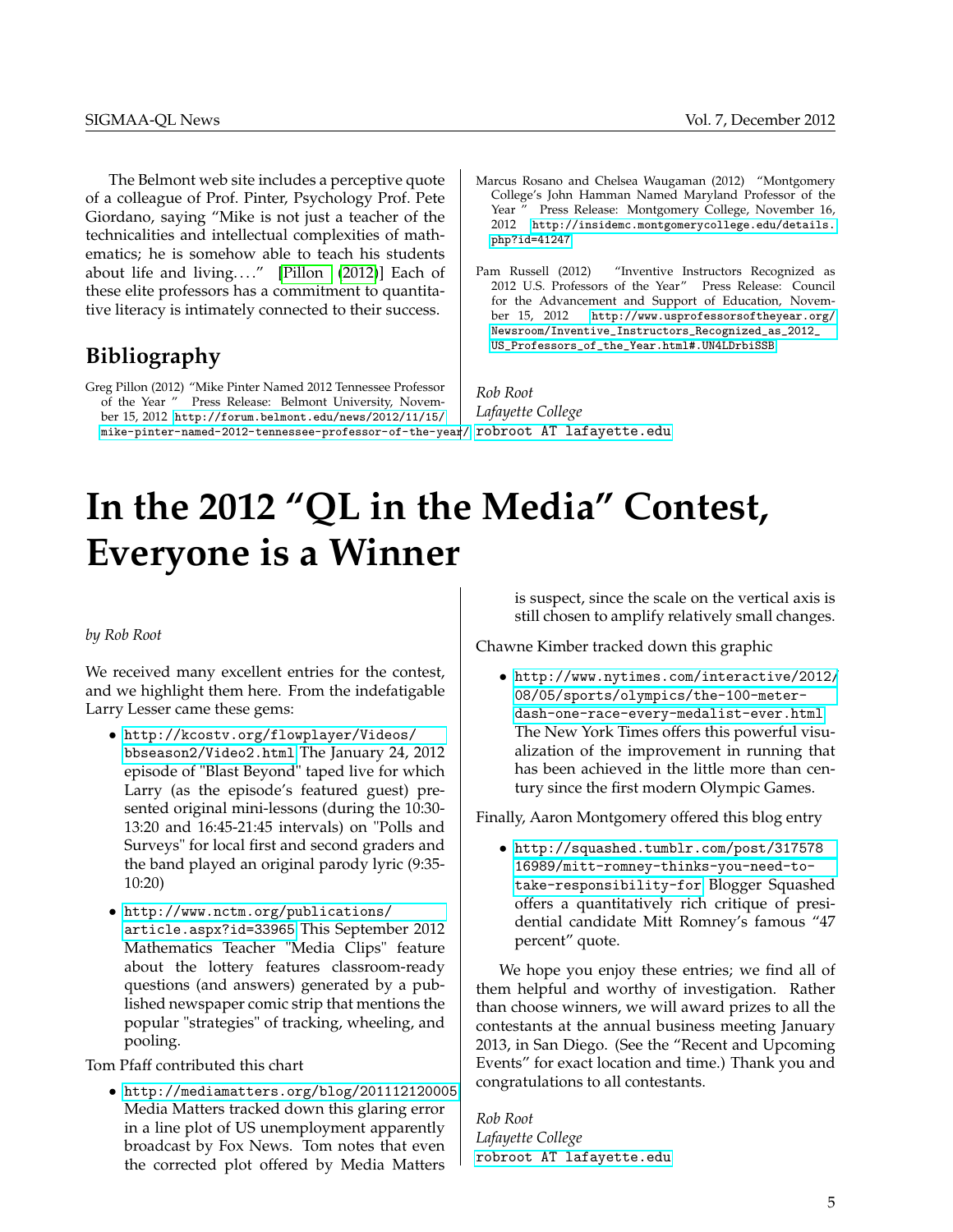## <span id="page-5-0"></span>**Reviews**

## **Quantitative Literacy: Thinking Between the Lines**

### **[Cauder et al.](#page-6-1) [\(2012\)](#page-6-1)**

The textbook *Quantitative Literacy: Thinking Between the Lines* by Crauder, et al (Freeman, 2012) seems to be an attempt to redesign the traditional "finite math" general education course with the goal of teaching "quantitative literacy." The contents overall do not differ from those of a typical finite math textbook, with chapters on linear and exponential growth, finance, probability, statistics, graph theory, voting, and geometry. However, the authors do try to include some more current issues like election polling. When viewed as a finite math textbook, there are some positives to note: excellent graphs and infographics (including a section on exploring some ways data can be presented in a deceptive fashion), computational clarity and completeness (with ample examples, some formula derivations presented in the bodies of the chapters, and the usual battery of arithmetic exercises), and the chapter on personal finance is thorough, attempting to provide more computational financial literacy to students. Unfortunately, as a quantitative literacy book, the presentation falls short.

A quantitative literacy course should, at base, educate global citizens by helping them learn how to use their quantitative skills to aid in making good personal decisions and understanding macro-scale (local, national and global) community issues. A cursory glance at the "Index of Applications" might convince one that this book adheres to this principle. But it is misleading. For example, the Patriot Act appears in this index, yet it is only mentioned in an exercise; there is no explanation of what the legislation is, but rather a northern Nevada poll about the act is analyzed for potential sample size issues. There is a great deal to gain in exploring the political, demographic, and larger social context for the poll. This entire section on polling goes this way: another example is Social Security reform, which pops up in an "In the News" box. Many of our students don't know what Social Security is; they don't know why reform is being considered; nor do they know why there would need to be polling about whether to reform it. Elsewhere in the book, the chapter on personal finance goes into mind-numbing com-

putational detail about savings accounts, mortgages, and stocks. But there is little mention of predatory lending and other consequential social justice issues. One might argue that teaching the context is not the goal of the book or of a mathematics course, but this rather rote and sterile approach to teaching mathematics does not make our students more literate than a traditional finite math book does.

This criticism is further evident in the lack of conceptual exercises—throughout the book they are all formulaic applications in shallow contexts. A blend is required. Students do need to practice computing, but some exercises could be replaced with short answer and essay questions that capstone a section by asking students to explain the meaning and consequences of the way things work.

All in all, this is a good textbook that does not live up to its title.

*Chawne Kimber Lafayette College* [kimberc AT lafayette.edu](mailto:kimberc AT lafayette.edu)

## **Wolfram|Alpha Widget Gallery**

## **[Wolfram|Alpha](#page-6-2) [\(2012\)](#page-6-2)**

Wolfram Research Corporation is famous as the creator and vendor of *Mathematica*, the computer algebra system with extensive graphics and built-in access to extensive data. More recently the technically inclined have appreciated much of Mathematica's functionality freely accessible behind a friendly interface available at the Wolfram|Alpha web site and via the smartphone app of the same name.

Lately Wolfram|Alpha has been reaching out to the general public with applications of its web interface that are meant to appeal to those without pocket protectors. A recent article that described Wolfram | Alpha as able to "solve trigonometric functions" [\[Gaylord](#page-6-3) [\(2012\)](#page-6-3)] shows that even people unfamiliar with high school algebra are finding this internet tool's ability to analyze Facebook data enticing.

For advocates of quantitative literacy, a graph of Facebook friends is amusing but not as obviously useful as the new widget gallery created to employ the Wolfram|Alpha engine. [\[Wolfram|Alpha](#page-6-2) [\(2012\)](#page-6-2)] Using a simple API (application programmer's interface) almost anyone can create a web-based applet that harnesses to power of Wolfram|Alpha to any of a myriad of tasks, from the simplest unit conversion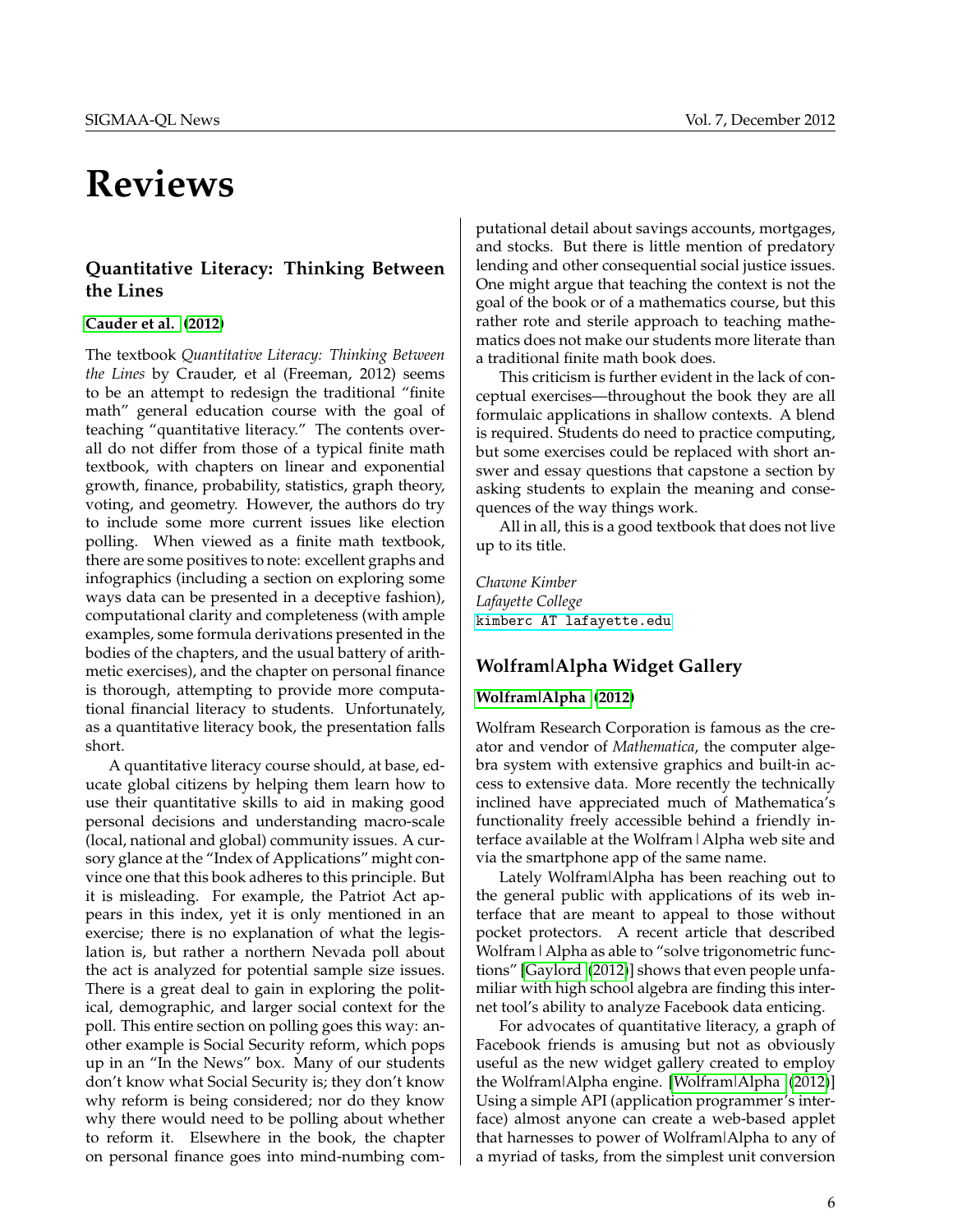to the solution of rather involved problems. While the use of such applets might hamper the development of computational facility, a survey of the thousands and thousands of applets that have been created might give students of QL a sense of the prevalence of opportunities for the use of quantitative information in understanding the world.

*Rob Root Lafayette College* [robroot AT lafayette.edu](mailto:robroot AT lafayette.edu)

## **Bibliography**

- <span id="page-6-1"></span>Cauder, Bruce C., Evans, Benny and Johnson, Jerry A. (2012) *Quantitative Literacy: Thinking Between the Lines*, W. H. Freeman & Co., New York. ISBN 978-1464120466
- <span id="page-6-3"></span>Gaylord, Chris (2012) "What Facebook and Wolfram Alpha can tell you about yourself." *Christian Science Monitor*, November 22, 2012 edition. [http:](http://www.csmonitor.com/Innovation/Tech/2012/1122/What-Facebook-and-Wolfram-Alpha-can-tell-you-about-yourself) [//www.csmonitor.com/Innovation/Tech/2012/1122/](http://www.csmonitor.com/Innovation/Tech/2012/1122/What-Facebook-and-Wolfram-Alpha-can-tell-you-about-yourself) [What-Facebook-and-Wolfram-Alpha-can-tell-you-about-yourself](http://www.csmonitor.com/Innovation/Tech/2012/1122/What-Facebook-and-Wolfram-Alpha-can-tell-you-about-yourself)
- <span id="page-6-2"></span>Wolfram|Alpha LLC (2012) Widget Gallery Web Site. [http:](http://www.wolframalpha.com/widgets/gallery/) [//www.wolframalpha.com/widgets/gallery/](http://www.wolframalpha.com/widgets/gallery/)

# <span id="page-6-0"></span>**Recent and Upcoming Events**

## **MathFest 2012**

**Madison, WI, August 2–4, 2012 Monona Terrace Convention Center**

**SIGMAA-QL Panel Discussion Friday, August 3, 4:10–5:30 PM Ballroom B**

This panel was organized by Gizem Karaali, Feryal Alayont, and Lerna Pehlivan and featured panelists Michael Starbird, Judith Garbiner, Andrew Miller, and Rachelle DeCosta. There is a description of the panel at [http://www.maa.org/mathfest/panels.](http://www.maa.org/mathfest/panels.html#strategies) [html#strategies](http://www.maa.org/mathfest/panels.html#strategies) and a summary of the presentations at the panel at [http://digitaleditions.](http://digitaleditions.walsworthprintgroup.com/iphone/article.php?id=1261922&id_issue=139063&src=&ref=) [walsworthprintgroup.com/iphone/article.php?](http://digitaleditions.walsworthprintgroup.com/iphone/article.php?id=1261922&id_issue=139063&src=&ref=) [id=1261922&id\\_issue=139063&src=&ref=](http://digitaleditions.walsworthprintgroup.com/iphone/article.php?id=1261922&id_issue=139063&src=&ref=)

## **National Numeracy Network 2012 Annual Meeting**

## **QL at Work: Navigating the Worlds of Journalism, Finance, Business, and Citizenship**

**October 12–14, 2012, New York City**

An index of presentations, with PDFs for many of them, is available at [http://serc.carleton.edu/](http://serc.carleton.edu/nnn/meetings/2012annual/index.html) [nnn/meetings/2012annual/index.html](http://serc.carleton.edu/nnn/meetings/2012annual/index.html)

## **AAC&U Meeting: Next Generation STEM Learning: Investigate, Innovate, Inspire**

### **Kansas City, MO, November 8–10, 2012**

This conference had 5 themes:

- 1. STEM course and curriculum development and assessment
- 2. Integrating technology into learning environments
- 3. Faculty development for next generation STEM learning
- 4. Alignment, preparation, and access
- 5. Institutional change for next generation STEM learning

Session materials and plenary podcasts are available at [http://www.aacu.org/meetings/stem/12/](http://www.aacu.org/meetings/stem/12/cfp.cfm) [cfp.cfm](http://www.aacu.org/meetings/stem/12/cfp.cfm)

## **Joint Mathematics Meetings**

## **San Diego, CA, January 7–12, 2013 San Diego Convention Center**

**SIGMAA-QL Panel Discussion Wednesday January 9, 9–10:20 AM Room 1A, Upper Level**

A survey of quantitative literacy teaching resources organized by: Caren Diefenderfer, Semra Kilic-Bahi, Maura Mast, and Eric Gaze. The panelists will be: